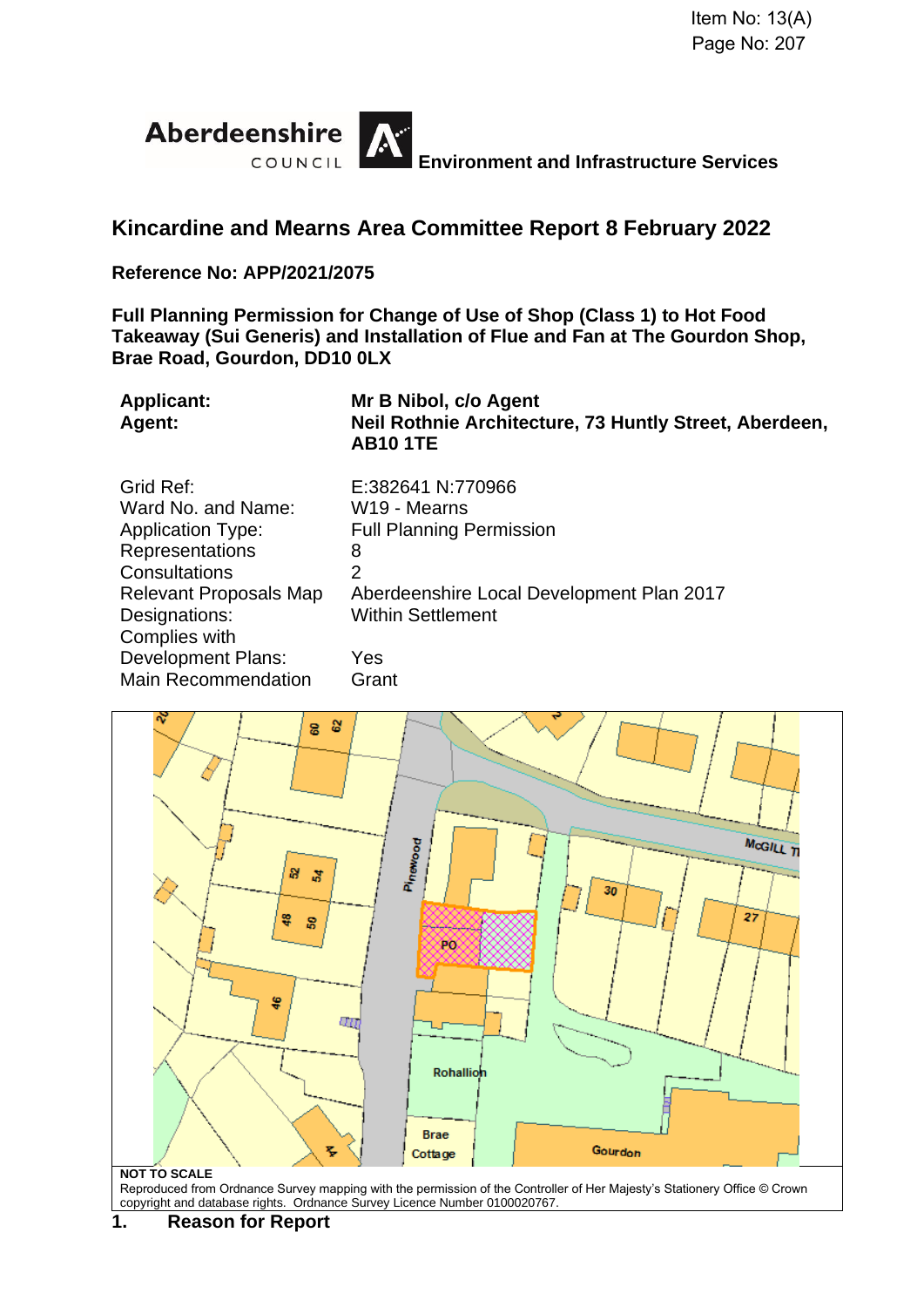- 1.1 The Committee is able to consider and take a decision on this item in terms of Section B.8.1 of Part 2A List of Committee Powers and Section C.3.1f of Part 2C Planning Delegations of the Scheme of Governance as there have been valid objections from six or more individuals or bodies with separate postal addresses or premises.
- 1.2 The Head of Finance and Monitoring Officer within Business Services have been consulted in the preparation of this report and had no comments to make and are satisfied that the report complies with the Scheme of Governance and relevant legislation.

# **2. Background and Proposal**

- 2.1 Full Planning Permission is sought for the change of use of shop (Class 1) to Hot Food Takeaway (Sui Generis) and Installation of Flue and Fan, at the Gourdon Shop, Brae Road, Gourdon.
- 2.2 The application property is a detached single storey plus attic, double gable fronted building. It has a footprint of approximately 132sqm, within the wider feu of approximately 208 square metres, with the remaining undeveloped area to the rear forming an area of hardstanding covered with stone chippings. The rear area is enclosed by granite rubble walling of approximately 1.2 to 1.4 metres in height. The building has rendered walls, and a corrugated sheet roof.
- 2.3 The property is located directly onto the roadway of Brae Road, which runs through the centre of Gourdon before leading down to the harbour area. In respect of neighbouring property, the majority are residential properties of either 1½ or two storeys in height in all directions. To the southeast is Gourdon Primary School, which is accessed via the lane to the rear. The topography generally sees the land fall from north to south towards the coast, while to the west, the dwellings are elevated slightly in comparison to the road level.
- 2.4 Full Planning Permission is sought to change the current use of the building from class 1 (Shop) use to a sui generis hot food takeaway. The only proposed alteration to the exterior of the building is the installation of a flue and fan for the kitchen extraction system. This would be located on the south facing roof plane, at a point 0.5 back from the rear gable, and would terminate 1 metre above the ridge of the existing roof which is 5.5 metres high.
- 2.5 Internal alterations would see the subdivision of the largely open plan internal retail place in order to create the public waiting area, and the larger kitchen/preparation area. The bin store from the property is shown is being within the existing vestibule area beside the public road
- 2.6 The submitted documents indicate that the premises would serve Chinese food, and the proposed opening hours are 11.00 am to 11.00 pm, seven days a week.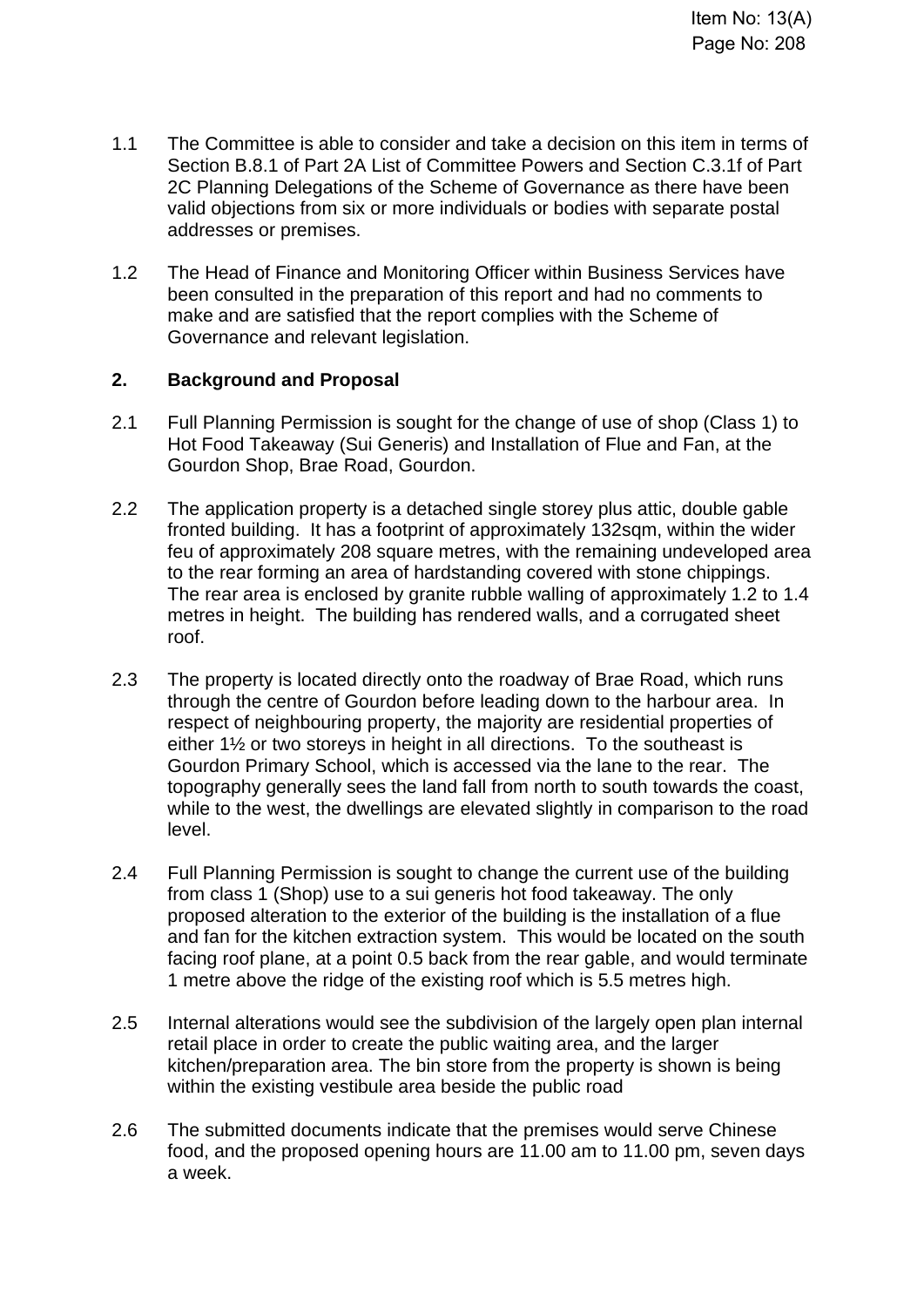2.7 Access to the premises is by the main entrance from Brae Road. The building is to be serviced as existing, with a public water supply and drainage discharging to the public sewer.

# Relevant Planning History

2.8 In respect of planning history, a previous application for the conversion of the premises to form a dwelling (Ref: APP/2011/0534) was refused on 22 February 2011. On the parallel site to the north, an application (Ref: APP/2020/0599) for alterations and extension to dwellinghouse was approved 13 May 2020 and has been subsequently implemented.

#### Supporting Information

# Supporting Statement by Neil Rothnie Architecture

2.9 Outlines that only minor internal alterations are required to accommodate the new use. The mechanical extract system is contained within the envelope of the premises with only the extract duct terminal appearing above the flat roofed extension and attached to the adjoining chimney breast. Refuse bins shall be held within the premises, with recollection externally on collection days. The proposed opening times are 11.00 am to 11.00pm seven days a week.

Odour Impact Assessment by Grosle Environmental Services dated 2 November 2021

- 2.10 Outlines the specification of the odour control measures, which shall include baffle filters, pre filters, and activated carbon filters. The conclusion is therefore that if implemented as designed, the kitchen extraction system would have a low impact for the residents living in the nearest residential house.
- 2.11 It further identifies that foods prepared and sold on the premises shall be a range of Chinese foods, with opening between 11:00 and 23:00, seven days a week.

#### Noise Impact Assessment by FEC Acoustics dated 3 November 2021

2.12 Identifies that the source of sound for this development would be the fan from the kitchen fume extraction system, which will extract air from the cooker hood, passing it through the odour control equipment, and then discharging it up the flue. The internal ductwork is to be 560mm square, with no cowl at the flue extract, which shall terminate 1 metre above the existing ridge line. The calculated table of sound pressure/octave band frequency illustrates that the intended equipment would be within the Noise Rating curve limitation of 25, and noise emissions would therefore be acceptable.

#### Supplementary comments by FEC Acoustics dated 26 November 2021

2.13 Revisited the potential noise impacts following confirmation of a window at closer proximity than that previously calculated. However, in light of the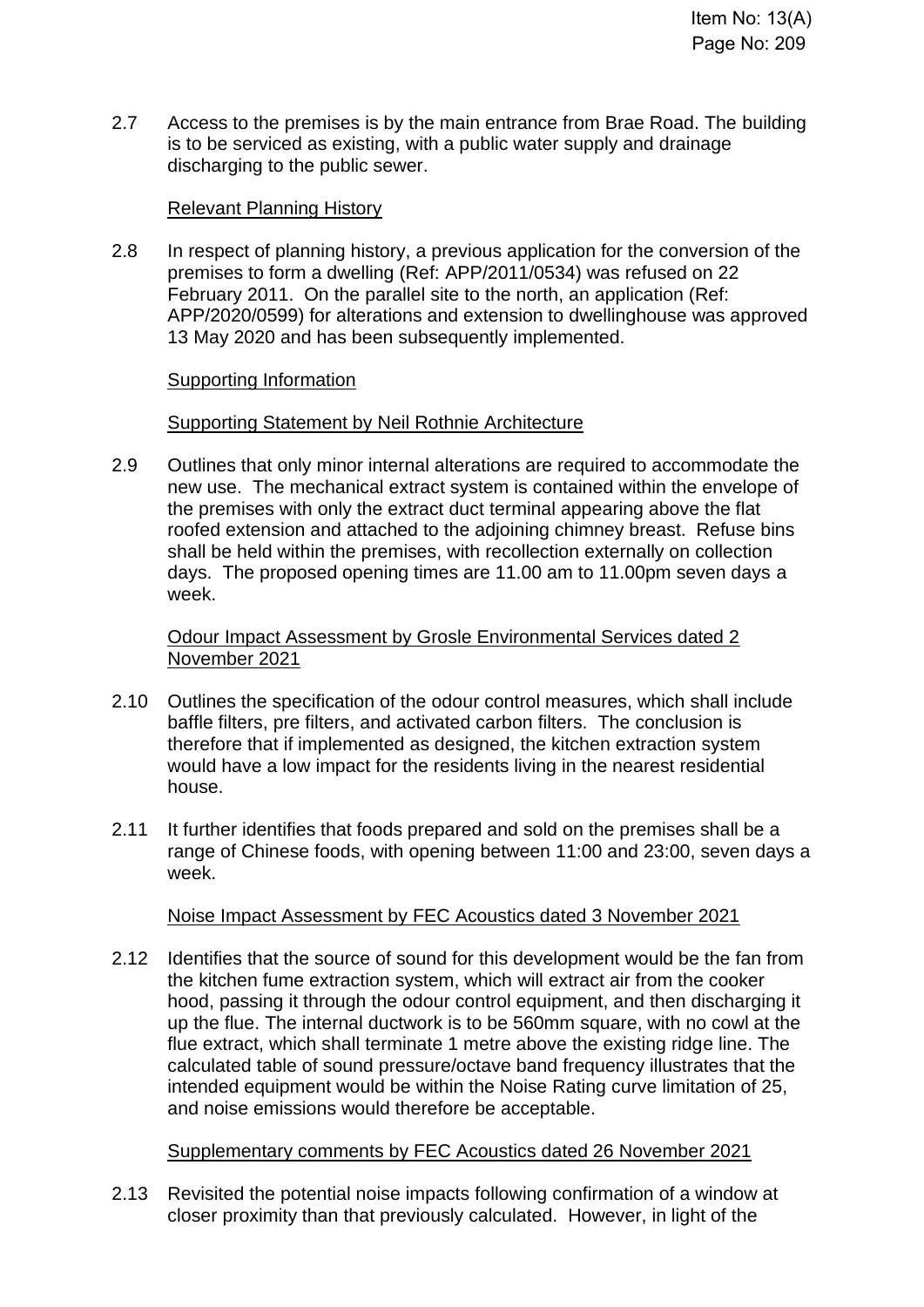window facing away from the flue, it greatly reduces the sound emissions from both the exhaust and intake fan. It remains to be concluded that silencers will not be required, and noise levels would be considered acceptable.

# Variations & Amendments

2.14 There have been no variations or amendments to the proposal other than some clarification over the extraction and filtration systems.

# **3. Representations**

- 3.1 A total of 8 valid representations (0 support/8 objection) have been received as defined in the Scheme of Governance. All issues raised have been considered.
- 3.2 The letters raise the following material issues:
	- Loss of only retail shop in the village, which includes the essential service of a post office;
	- Additional traffic and road safety;
	- Lack of parking facilities, and conflict with residential requirements:
	- Lack of footpaths and public safety;
	- Litter and vermin;
	- Impact on residential amenity through odour;
	- Harmful to historic character and unique identify of the settlement.
- 3.3 Matters raised which are not material include:
	- Potential anti-social behaviour by patrons;
	- Presence of a hot food takeaways already in Gourdon and Inverbervie;
	- The potential to negatively impact on hospitality business in the area;
	- Increased fire risk;
	- Reduction in value of surrounding properties.

#### **4. Consultations**

- 4.1 **Environment and Infrastructure Services (Environmental Health)** initially requested additional information in respect of the submission of respective Noise and Odour Impact Assessments. Upon receipt of these documents, and supplementary information following further input from an adjacent resident, it was confirmed that they have no objection to the development subject to conditions relating to noise, odour, and the installation of a suitably designed grease trap.
- 4.2 **Environment and Infrastructure Services (Roads Development)** has no objection to the application. The change of use from shop (Class 1) to sui generis does not amend the parking requirement at the premises which currently relies on on-street parking, this is not uncommon in small fishing villages. They note whilst the parking requirements will remain as short stay on-street opportunity parking, the opening times and the parking pattern may differ.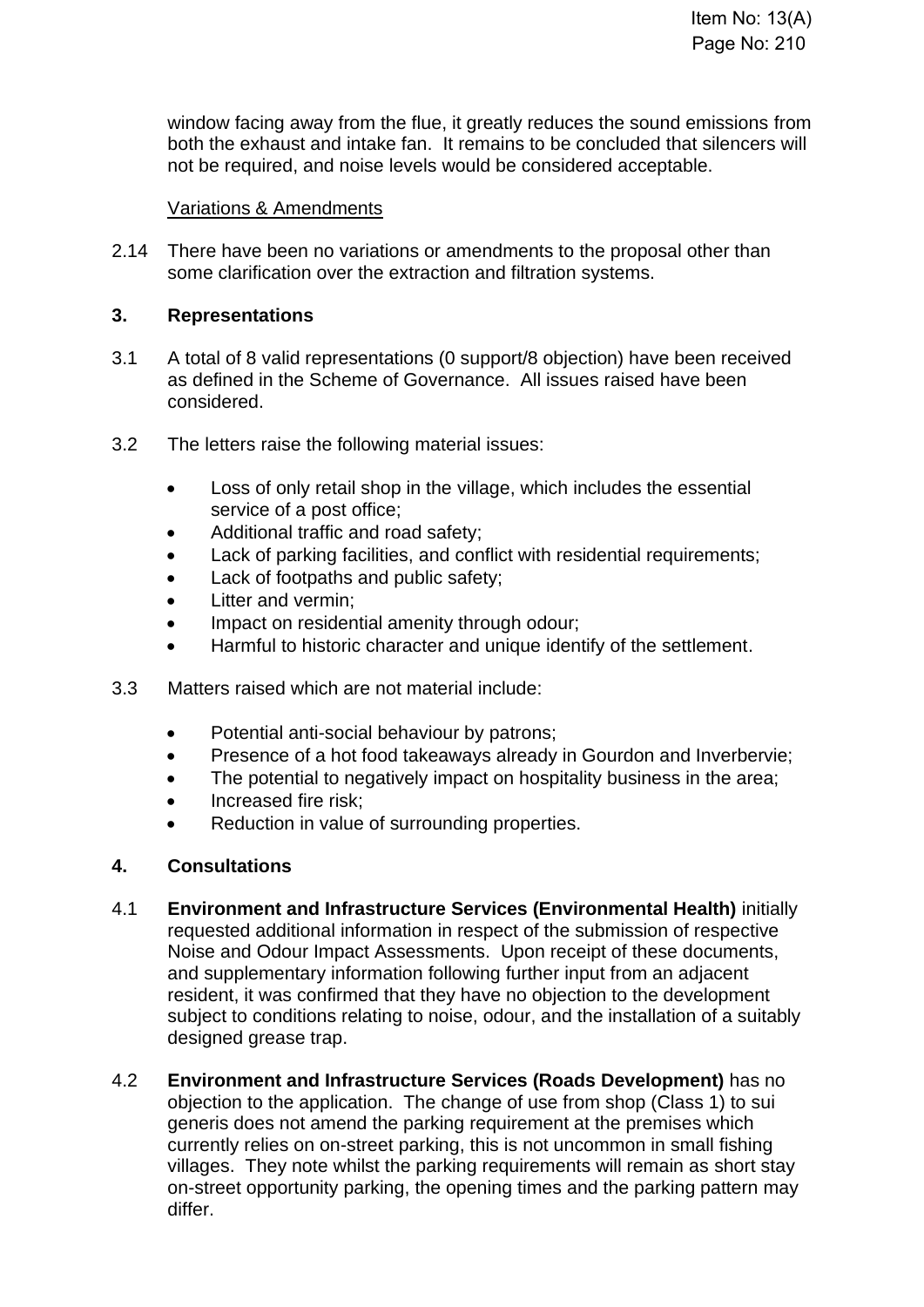# **5. Relevant Planning Policies**

# 5.1 Scottish Planning Policy

The aim of the Scottish Planning Policies is to ensure that development and changes in land use occur in suitable locations and are sustainable. The planning system must also provide protection from inappropriate development. Its primary objectives are:

- to set the land use framework for promoting sustainable economic development;
- to encourage and support regeneration; and
- to maintain and enhance the quality of the natural heritage and built environment.

Development and conservation are not mutually exclusive objectives; the aim is to resolve conflicts between the objectives set out above and to manage change. Planning policies and decisions should not prevent or inhibit development unless there are sound reasons for doing so. The planning system guides the future development and use of land in cities, towns and rural areas in the long-term public interest. The goal is a prosperous and socially just Scotland with a strong economy, homes, jobs and a good living environment for everyone.

# 5.2 Aberdeen City and Shire Strategic Development Plan 2020

The Strategic Development Plan (SDP) was approved on 12 August 2020.

The purpose of this Plan is to set a clear direction for the future development of the City Region. It sets the strategic framework for investment in jobs, homes and infrastructure over the next 20 years. All parts of the Strategic Development Plan area will fall within either a strategic growth area or a local growth and diversification area. Some areas are also identified as regeneration priority areas. There are also general objectives identified. In summary, these cover promoting economic growth, promoting sustainable economic development which will reduce carbon dioxide production, adapt to the effects of climate change and limit the amount of non-renewable resources used, encouraging population growth, maintaining and improving the region's built, natural and cultural assets, promoting sustainable communities and improving accessibility in developments.

The Aberdeenshire Local Development Plan 2017 will continue to be the primary document against which applications are considered. The Aberdeen City & Shire SDP 2020 as approved forms part of the Development Plan.

#### 5.3 Aberdeenshire Local Development Plan 2017

Policy P1: Layout, siting and design Policy P3: Infill and householder development within settlements Policy P4: Hazardous and potentially polluting developments and contaminated land Policy RD1: Providing suitable services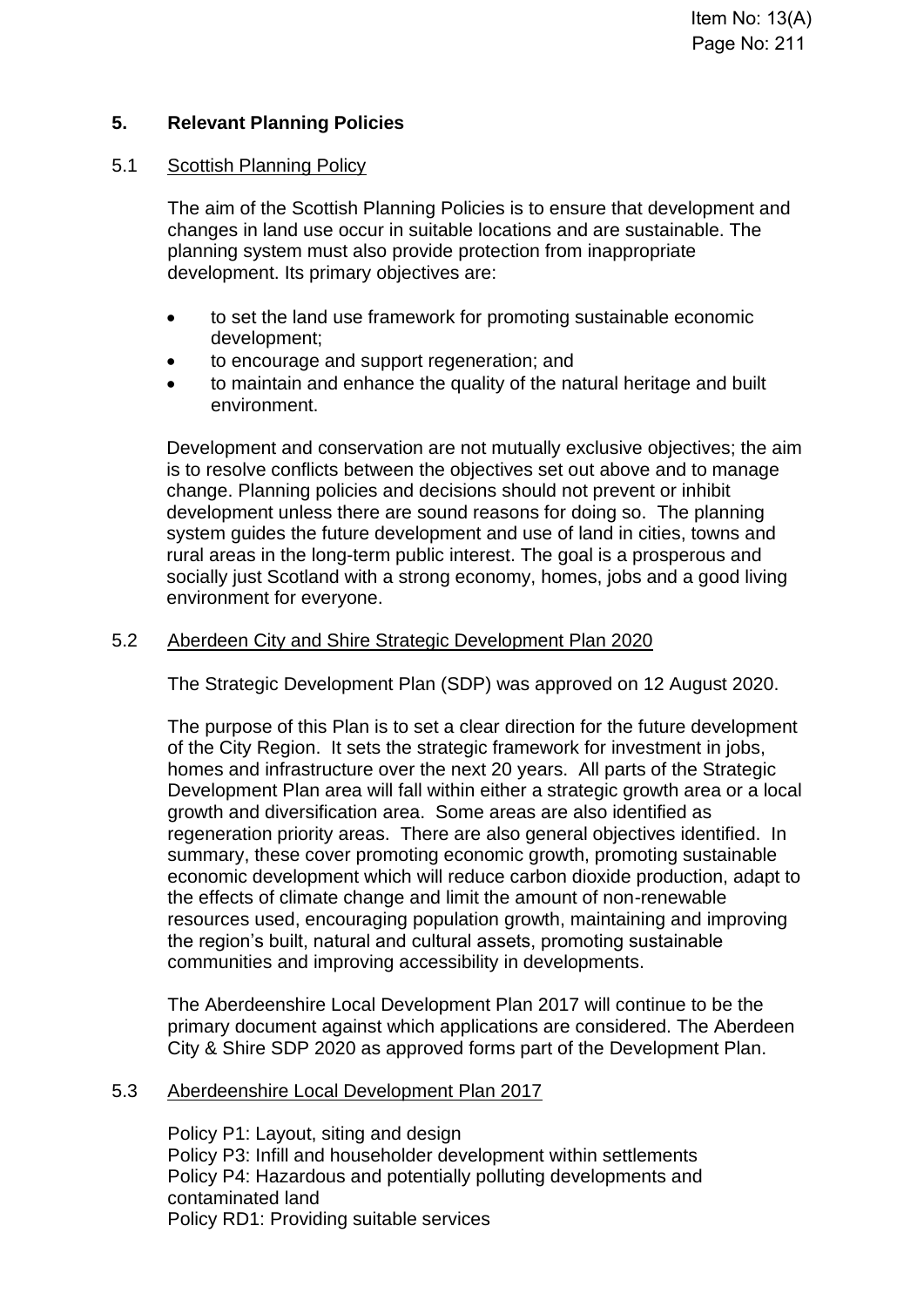#### 5.4 Proposed Aberdeenshire Local Development Plan 2020

Aberdeenshire Council on 5 March 2020 resolved to agree the Proposed Aberdeenshire Local Development Plan (LDP) 2020 as the 'settled view of the Council' on what the final adopted content of the LDP 2021 should be. A period during which representations on the Proposed LDP 2020 could be made took place between 25 May and 31 July 2020.

The Proposed LDP 2020 is a material consideration in the determination of planning applications. The Planning Authority must therefore assess what weight it should have in the context of this particular application. The Proposed LDP has been subject to public scrutiny and has now been submitted for Examination by an independent Reporter. Nevertheless, it is considered that the level of weight that should be applied to the Proposed LDP 2020 remains as not significant at this time. The Aberdeenshire LDP 2017 remains the up-to-date LDP for the area and the primary document against which planning applications should be determined until such time as a new LDP for the area is adopted.

#### 5.5 Other Material Considerations

Town and Country Planning (Development Management Procedure) (Scotland) Regulations 2013

#### **6. Discussion**

6.1 The main issues in the determination of this application are whether the proposed change of use to a hot food takeaway is appropriate at this location within the settlement, whether the proposed use would have a detrimental impact on the existing amenity of neighbouring residential property. In addition, the appropriateness of the proposed external changes, and their impact on the character and appearance of the area requires consideration, as does the potential impacts on road safety.

#### Principle of Development

- 6.2 The existing property is located in a prime location on the main road leading down into the traditional heart of Gourdon. For some considerable time, the property has operated at the village's shop, however it is now proposed to convert the premise to a hot food takeaway. Policy P3 Infill and householder development within settlements outlines that development will be supported within settlements, as long as the development *"respects the scale, density and character of its surroundings, and will not erode the character or amenity of the surrounding area. Applicants will also need to demonstrate that there will be no significant interference with the existing or proposed use of neighbouring sites".*
- 6.3 In this instance, the general principle of the conversion of a shop to form a hot food take away is acceptable. Planning policy does not prevent the loss of retail premises (nor the post office element), and proposals must be considered on their own merits. While concerns have been raised through objections in respect of the potential for the development to impact on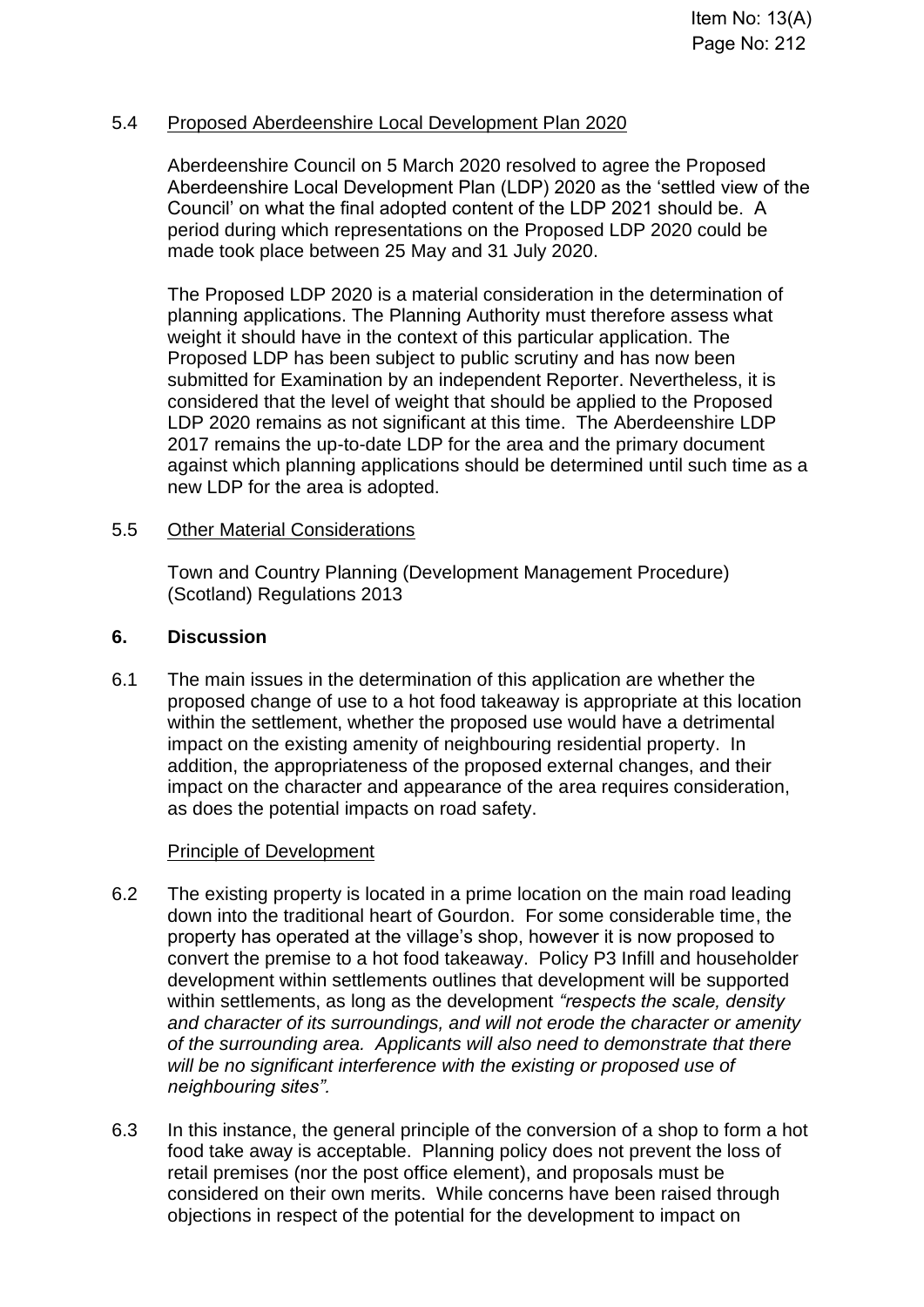residential amenity by noise and odour, the applicant has provided supporting information requested by Environmental Health. Following analysis of the information, and additional submissions, Environmental Health officers have confirmed that they have no objections to the proposals. This is however reliant upon conditions being utilised to require the installation and appropriate maintenance of the extraction equipment, with limitations on noise levels, and the provision of a suitable grease trap. On the basis that the noise and odour can be adequately controlled, it is considered that the impacts on adjoining amenity can be appropriately managed, as per the requirements of Policy P3, and Policy P4 Hazardous and potentially polluting developments and contaminated land, as it is considered that the proposals would not result in a significant nuisance to the public.

# External Changes

6.4 Turning to the proposed external changes, as outlined above, the only external change (other than the potential for new signage which would be assessed through a separate application for advertisement consent), is the installation of a stainless steel flue on the south facing roof plane, towards the rear of the property. While this would terminate 1 metre above the existing roof ridgeline, its location to the rear of the building would minimise its prominence on the streetscene, to an extent it would largely only be visible in the immediate vicinity of the site. Furthermore, with a diameter of approximately 0.45 metres, and a stainless steel finish, it would not be overly visible against the existing profiled metal sheet roof, which is a grey colour. While of a smaller diameter, flues projecting through roof planes are visible in the vicinity of the application, including the extension to the immediate neighbour to the north. As such, it is considered that the proposal respects the scale of the exiting property and its surroundings, thereby being in accordance with Policy P3 infill and householder development within settlements and P1 Layout, siting and design.

# Road Safety

6.5 While some concern has been raised through representations in respect of the potential for additional traffic and the associated impacts on road safety, consultation with Roads Development has confirmed that they have no objection to the proposals. They further outlined that the proposed use does not amend the parking requirement at the premises which currently relies on on-street parking, which is not uncommon in small fishing villages. Furthermore, they note whilst the parking requirements will remain as short stay on-street opportunity parking, although the opening times and the parking pattern may differ. With the short stay nature of collection of food, and the potential for a percentage of pedestrian based clientele, it is considered that the existing parking arrangement are satisfactory in this instance, and therefore in accordance with Policy RD1 Providing suitable services.

# Other matters raised in representations

6.6 In respect of other matters raised in representations which have not already been addressed above, the application premises shows the provision of bin storage facilities within the property, which is quite sizeable for the proposed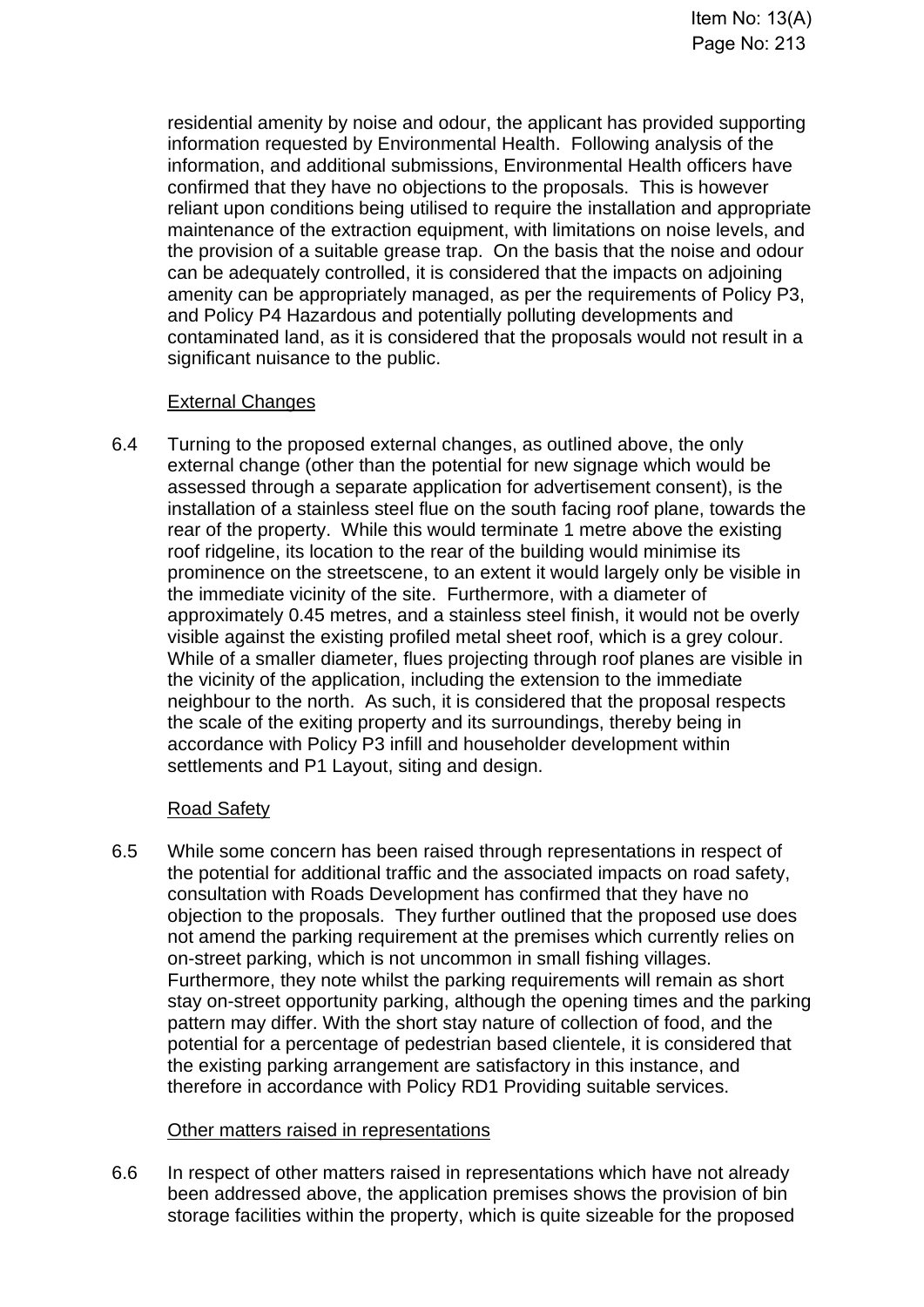use. No objection has been raised by Environmental Health in respect of these arrangements. Notwithstanding, commercial waste arrangements will be required to be made with the Council's Waste Management service. Concerns over litter would ultimately be a matter for Police Scotland.

6.7 Lastly, while one representation outlined that the proposal would be harmful to the historic character and unique identify of the settlement, Gourdon is not an identified conservation area, nor are any of the adjacent properties listed buildings. It is therefore considered that the impact of the proposals on the general character and visual quality of the area, has been assessed appropriately above.

#### **Conclusion**

6.8 The proposed use of a hot food takeaway would replace an existing commercial use, in a prominent location, within the main road through Gourdon. Through the submission of supporting information the proposed development is not considered to result in any adverse amenity impact as noise and odour control measures proposed, and appropriate conditions would limit any amenity loss to that which is reasonably tolerable. The design of external alterations is of a scale and design appropriate to the building and surrounding properties. Furthermore, there is on street parking available in the vicinity of the site, and parking standards are not considered to be significantly different to the existing retail use. As such, the proposal complies with all relevant policies contained within the Aberdeenshire Local Development Plan 2017 and is therefore recommended for approval.

# **7. Area Implications**

7.1 In the specific circumstances of this application there is no direct connection with the currently specified objectives and identified actions of the Local Community Plan.

# **8. Implications and Risk**

- 8.1 An integrated impact assessment is not required because the granting or refusing of the application will not have a differential impact on the protected characteristics of the applicant or any third parties.
- 8.2 There are no staffing and financial implications.
- 8.3 There are no risks identified in respect of this matter in terms of the Corporate and Directorate Risk Registers as the Committee is considering the application as the planning authority in a quasi-judicial role and must determine the application on its own merits in accordance with the Development Plan unless material considerations justify a departure.
- 8.4 No separate consideration of the current proposal's degree of sustainability is required as the concept is implicit to and wholly integral with the planning process against the policies of which it has been measured.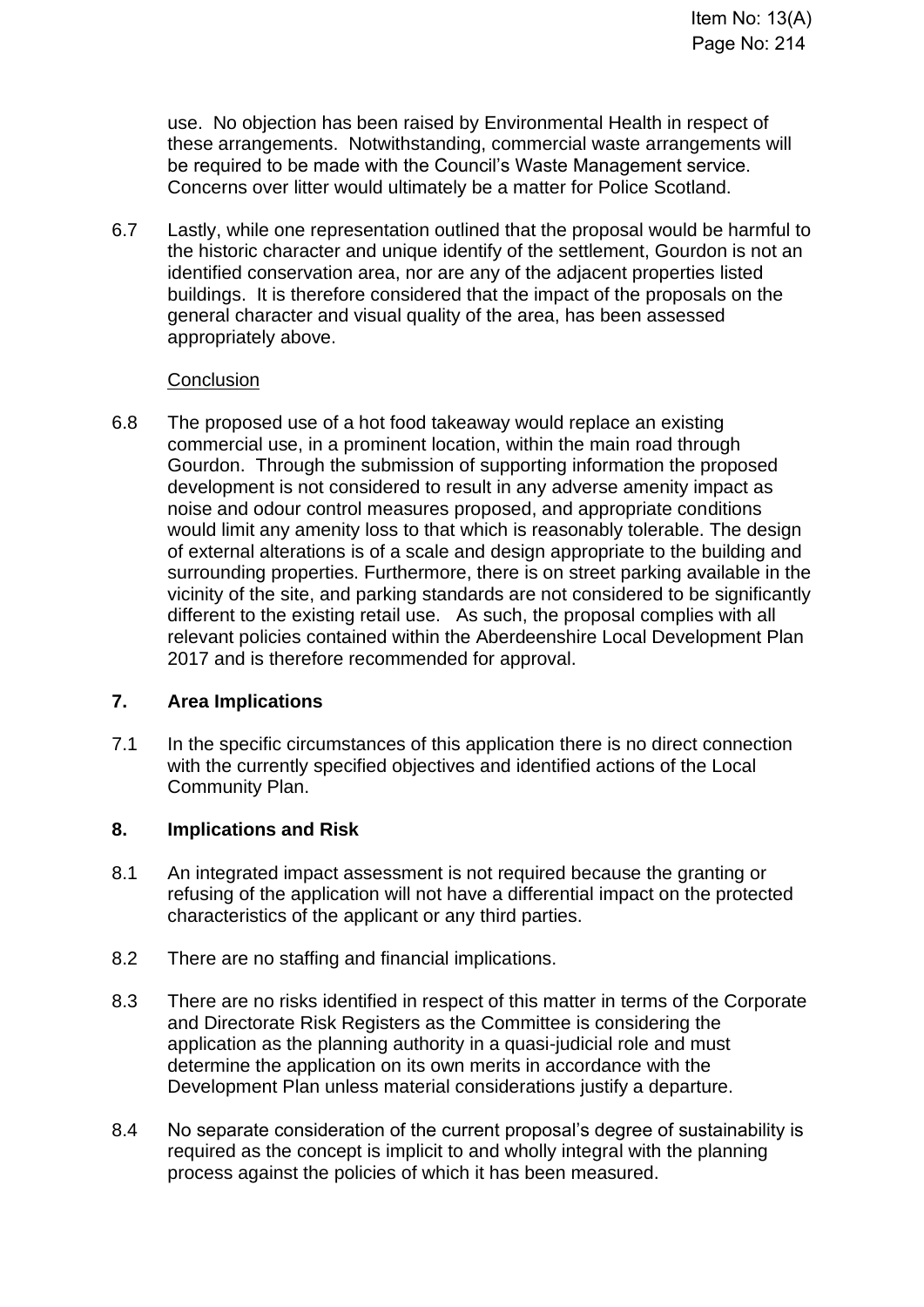# **9. Departures, Notifications and Referrals**

9.1 Strategic Development Plan Departures

None

9.2 Local Development Plan Departures

None

- 9.3 The application is not a Departure from the Local Development Plan or Strategic Development Plan and no departure procedures apply.
- 9.4 The application does not fall within any of the categories contained in the Schedule of the Town and Country Planning (Notification of Applications) (Scotland) Direction 2009 and the application is not required to be notified to the Scottish Ministers prior to determination.
- 9.5 The application would not have to be referred to Infrastructure Services Committee in the event of the Area Committee wishing to grant permission for the application.

#### 10. **Recommendation**

#### 10.1 **GRANT Full Planning Permission subject to the following conditions:-**

01. Noise from the premises shall not exceed Noise Rating Curve 25 when measured at a point outside any noise sensitive building at least 3.5m from any reflecting surface other than the ground or within a habitable room of any noise sensitive dwelling.

Reason: To ensure that noise from the development does not result in undue loss of amenity for surrounding properties.

02. The premises shall not be brought into use unless the odour control system has been installed in accordance with the approved details as detailed in Appendix B of the Odour Impact Assessment dated 2/11/21 and its operation has been demonstrated to the Planning Authority. Once agreed, the approved odour control system shall be permanently retained and suitably maintained, as per Appendix C of the approved Odour Impact Assessment, thereafter.

Reason: To protect the amenity of neighbouring residential properties.

03. No works in connection with the development hereby approved shall take place unless details of a suitably sized and positioned grease trap have been submitted to and approved in writing by the Planning Authority. The development hereby approved shall not be brought into use unless the grease trap has been installed and maintained, in accordance with the approved details.